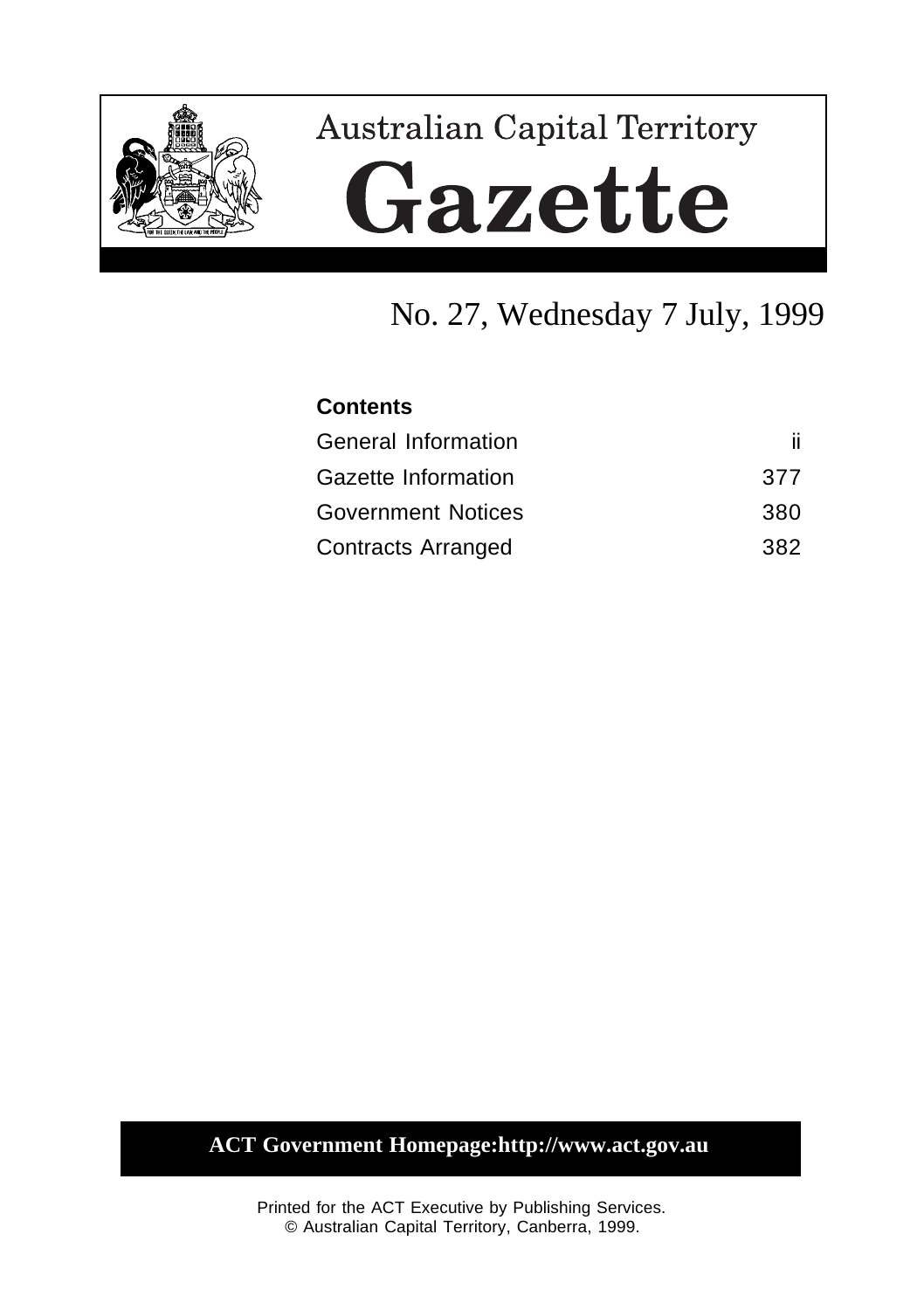# **GENERAL INFORMATION**

### **ACT GOVERNMENT GAZETTE**

The ACT Government Gazette is published each Wednesday. The sections included in the publication are:

- General Information;
- Government Notices;
- Purchasing and Disposals;
- Invitations to Tender, Quote or Register Interest;
- Contracts arranged, and
- Private Notices

(Australian Public Service notices will continue to appear in the Commonwealth of Australia Gazette).

#### **CONTACT DETAILS**

ACT Gazette Officer Publishing Services GPO Box 158 Canberra Act 2601

Phone: (02) 6205 0484 Fax: (02) 6205 0266 **e-mail: gazette\_office@dpa.act.gov.au** ACT Gazette Office Level 7, Macarthur House Wattle Street Lyneham 2602

#### **Notices for Publications**

Notices for the Gazette are to be lodged by 12 noon on the Wednesday prior to publication. Notices can be lodged in advance in hard copy or facsimile, by electronic mail or diskette, with a brief message of instruction and a WORD compatible document attachment.

A Gazette Request Form must also be delivered to the Gazette Office, by hand, mail or fax. For copies of this form please telephone the Gazette Office or go to www.act.gov.au/government/reports/pub/gazreq.doc.

Signed notices must be sighted by the Gazette Office before gazettal can proceed.

**Purchasing and Disposal Codes** may be accessed on the ACT Government Website:

www.act.gov.au/government/report/pub/gazette/p&d.pdf. Alternatively, you may obtain a hard copy listing by contacting the gazette office.

#### **Private Notices**

The fee for a private notice is as follows:

• minimum charge \$1.00 per word or \$100.00 whichever is the greater.

Cheques are to be made payable to 'Publishing Services' and are to be forwarded to the Gazette office with a copy of the notice (Either on a PC formatted disk in WORD, or if the notice has already been emailed, a hard copy of the notice) and Gazette Request Form. Payment can be made by EFTPOS (Bankcard, Visa or Mastercard) by telephoning the Gazette Office. Payment must be received before gazettal can proceed.

#### **Purchasing and Subscriptions**

Copies of the ACT Government Gazette may be purchased at a cost of \$5.00 (or \$2.00 for a Special Gazette) from the ACT Government shopfront, Legislation/Gazette sales counter, East Row, Canberra City. Subscriptions to the Gazette maybe arranged through the Gazette Office at a price of \$360.00 (1 July 1999 - 30 June 2000) or part thereof, including postage. Refunds will not be given for cancellations. Claims for missing items will be recognised as valid if lodged within 28 days of publication.

#### **Copyright Notice - Australian Capital Territory**

This work is copyright. Apart from any use as permitted under the Copyright Act 1968, no part may be reproduced by any process without written permission from Library and Information Management, Department of Urban Services, ACT Government, GPO Box 249, Civic Square ACT 2608.

#### **Products and Services advertised in this publication are not necessarily endorsed by the ACT Government**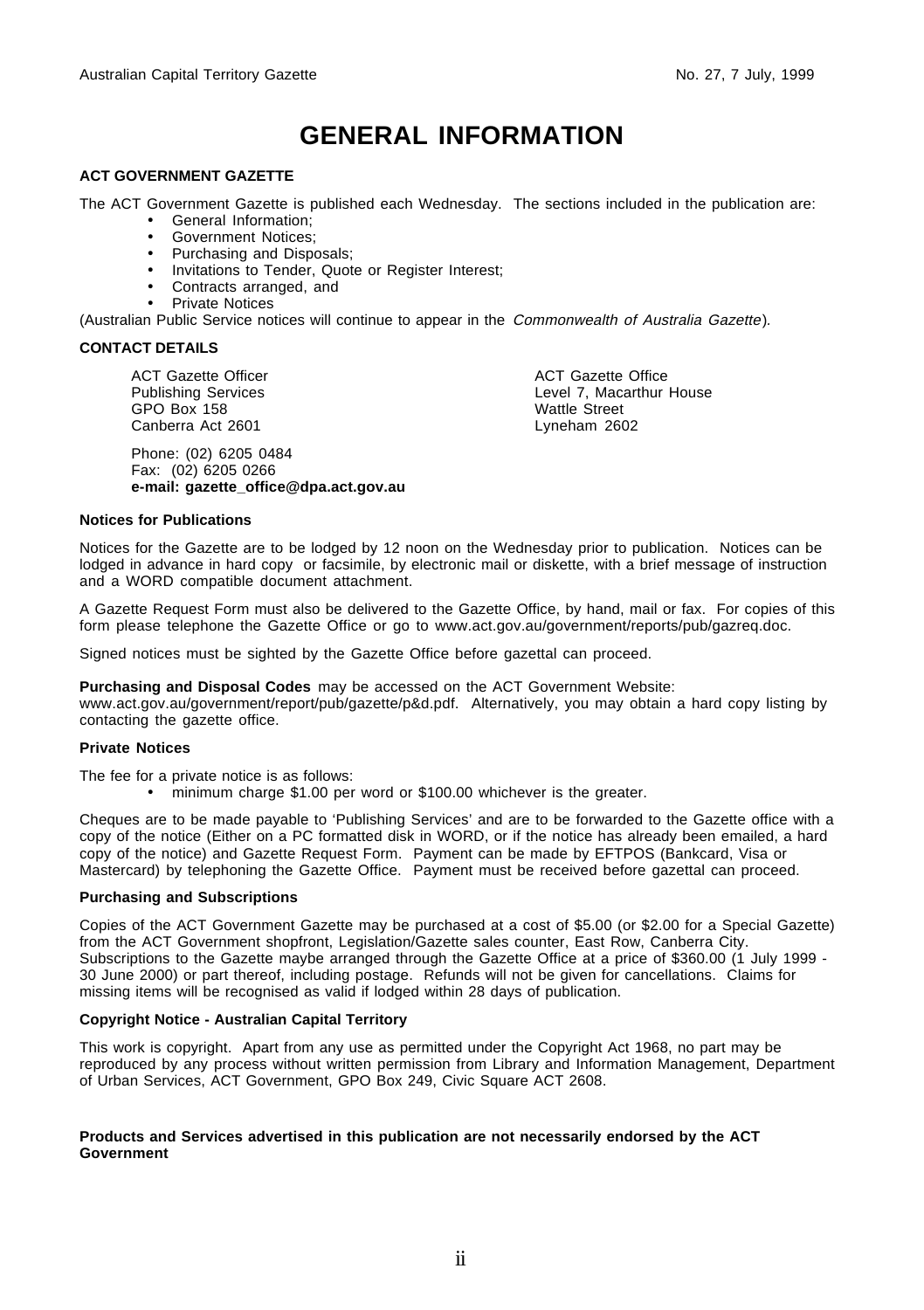# **GAZETTE INFORMATION**

## **ISSUE OF ACT SPECIAL GAZETTES**

The following issues of the ACT Special Gazettes have been published since the last Weekly Gazette. For listings of previous ACT Special Gazettes please refer to this internet site

http://www.publishing.act.gov.au

| <b>Gazette Number</b> | <b>Date</b> | Title                                                                                                                                                      |
|-----------------------|-------------|------------------------------------------------------------------------------------------------------------------------------------------------------------|
| <b>S34</b>            | 25 June     | Notification of Enactment<br>~ Mental Health (Treatment and Care) (Amendment) Act 1999, No.<br>31 of 1999                                                  |
|                       |             | $\sim$ Crimes (Amendment) Act 1999, No. 32 of 1999                                                                                                         |
|                       |             | ~ Financial Sector Reform (ACT) Act 1999, No. 33 of 1999                                                                                                   |
|                       |             | Notice – Invitation to comment on the Draft Section Master Plans for<br>Lyneham - Section 46; O'Connor - Section 41 and Turner -<br>Sections 60, 61 and 63 |
| <b>S35</b>            | 28 June     | Notice under National Electricity Code                                                                                                                     |
| <b>S36</b>            | 29 June     | Instrument No. 122 of 1999 $\sim$ Lakes Act 1976                                                                                                           |
|                       |             | Instrument No. 123 of 1999 $\sim$ Motor Traffic Act 1936                                                                                                   |
|                       |             | Instrument No. 124 of 1999 ~ Motor Traffic Act 1936                                                                                                        |
|                       |             | Instrument No. 125 of 1999 $\sim$ Motor Traffic Act 1936                                                                                                   |
|                       |             | Instrument No. 126 of 1999 $\sim$ Motor Traffic Act 1936                                                                                                   |
|                       |             | Instrument No. 127 of 1999 $\sim$ Motor Vehicles (Dimensions and Mass)<br>Act 1990                                                                         |
|                       |             | Instrument No. 128 of 1999 $\sim$ Nature Conservation Act 1980                                                                                             |
|                       |             | Instrument No. 130 of 1999 $\sim$ Dog Control Act 1975                                                                                                     |
|                       |             | Instrument No. 131 of 1999 $\sim$ Animal Welfare Act 1992                                                                                                  |
|                       |             | Instrument No. 132 of 1999 $\sim$ Roads and Public Places Act 1937                                                                                         |
|                       |             | Instrument No. 133 of 1999 $\sim$ Machinery Act 1949                                                                                                       |
|                       |             | Instrument No. 134 of 1999 $\sim$ Land (Planning and Environment) Act<br>1991                                                                              |
|                       |             | Instrument No. 135 of 1999 $\sim$ Electricity Act 1971                                                                                                     |
|                       |             | Instrument No. 136 of 1999 $\sim$ Dangerous Goods Act 1984                                                                                                 |
|                       |             | Instrument No. 137 of 1999 $\sim$ Building Act 1972                                                                                                        |
|                       |             | Instrument No. 138 of 1999 $\sim$ Architects Act 1959                                                                                                      |
|                       |             | Instrument No. 139 of 1999 $\sim$ Unit Titles Act 1970                                                                                                     |
|                       |             | Instrument No. 141 of 1999 $\sim$ Scaffolding and Lifts Act 1957                                                                                           |
|                       |             | Instrument No. 142 of 1999 $\sim$ Plumbers, Drainers and Gasfitters<br>Board Act 1982                                                                      |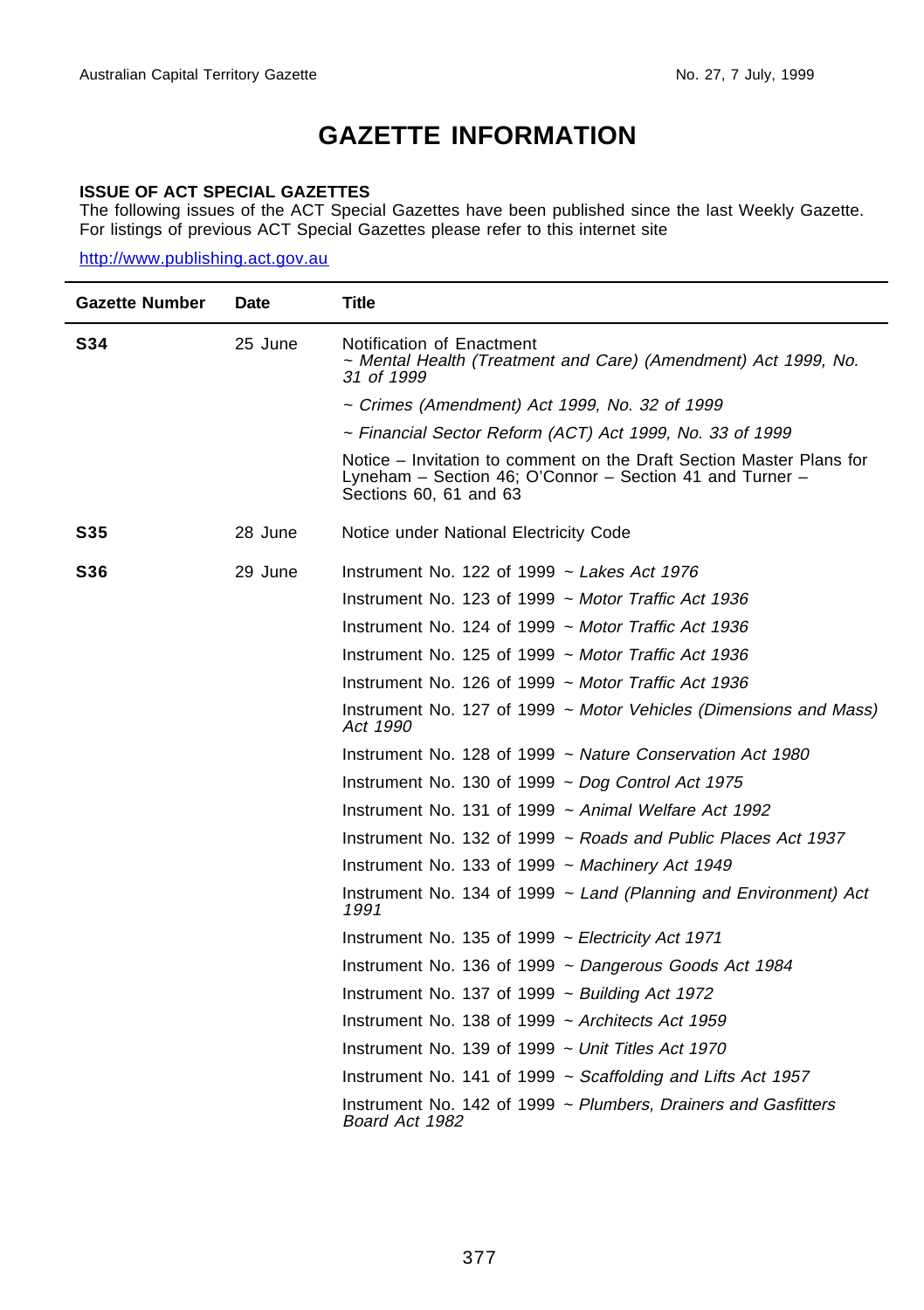## **GAZETTE INFORMATION (Continued)**

## **ISSUE OF ACT SPECIAL GAZETTES**

The following issues of the ACT Special Gazettes have been published since the last Weekly Gazette. For listings of previous ACT Special Gazettes please refer to this internet site

http://www.publishing.act.gov.au

| Gazette<br>Number | <b>Date</b> | <b>Title</b>                                                                                                                                                                              |
|-------------------|-------------|-------------------------------------------------------------------------------------------------------------------------------------------------------------------------------------------|
| S36 (contd)       | 29 June     | Notice - Administratively Charged Fees - Environment ACT                                                                                                                                  |
|                   |             | Notice - Administratively Charged Fees - ACT Waste                                                                                                                                        |
|                   |             | Notice - Administratively Charged Fees - ACT Library Service                                                                                                                              |
|                   |             | Notice – Administratively Charged Fees – ACT Heritage Library<br>Service                                                                                                                  |
|                   |             | Notice - Administratively Charged Fees - Publications                                                                                                                                     |
| S37               | 30 June     | Instrument No. 121 of 1999 $\sim$ Hawkers Act 1936                                                                                                                                        |
|                   |             | Instrument No. 129 of 1999 ~ Environment Protection Act<br>1997                                                                                                                           |
|                   |             | Instrument No. 140 of 1999 $\sim$ Surveyors Act 1967                                                                                                                                      |
|                   |             | Instrument No. 143 of 1999 ~ Building and Services Act 1924                                                                                                                               |
|                   |             | Instrument No. 144 of 1999 ~ Ambulance Service Levy Act<br>1990                                                                                                                           |
|                   |             | Instrument No. 148 of 1999 ~ Magistrates Court Act 1930 and<br>Coroners Act 1997                                                                                                          |
|                   |             | Instrument No. 149 of 1999 ~ Administrative Appeals Tribunal<br>Act 1989, Consumer Credit (Administration) Act 1996,<br>Residential Tenancies Act 1997 and Tenancies Tribunal Act<br>1994 |
|                   |             | Instrument No. 150 of 1999 ~ Supreme Court Act 1933                                                                                                                                       |
|                   |             | Instrument No. 151 of 1999 ~ Taxation Administration Act<br>1999                                                                                                                          |
|                   |             | Draft Variation No. 139 to the Territory Plan - Area Specific<br>Policy B11 North Canberra - Proposed additional uses ~<br>(Land Planning and Environment) Act 1991                       |
|                   |             | Draft Variation No. 102 to the Territory Plan - Heritage Places<br>Register ~ (Land Planning and Environment) Act 1991                                                                    |
|                   |             | Draft Variation No. 96 to the Territory Plan - Northbourne<br>Avenue Precinct $\sim$ (Land Planning and Environment) Act 1991                                                             |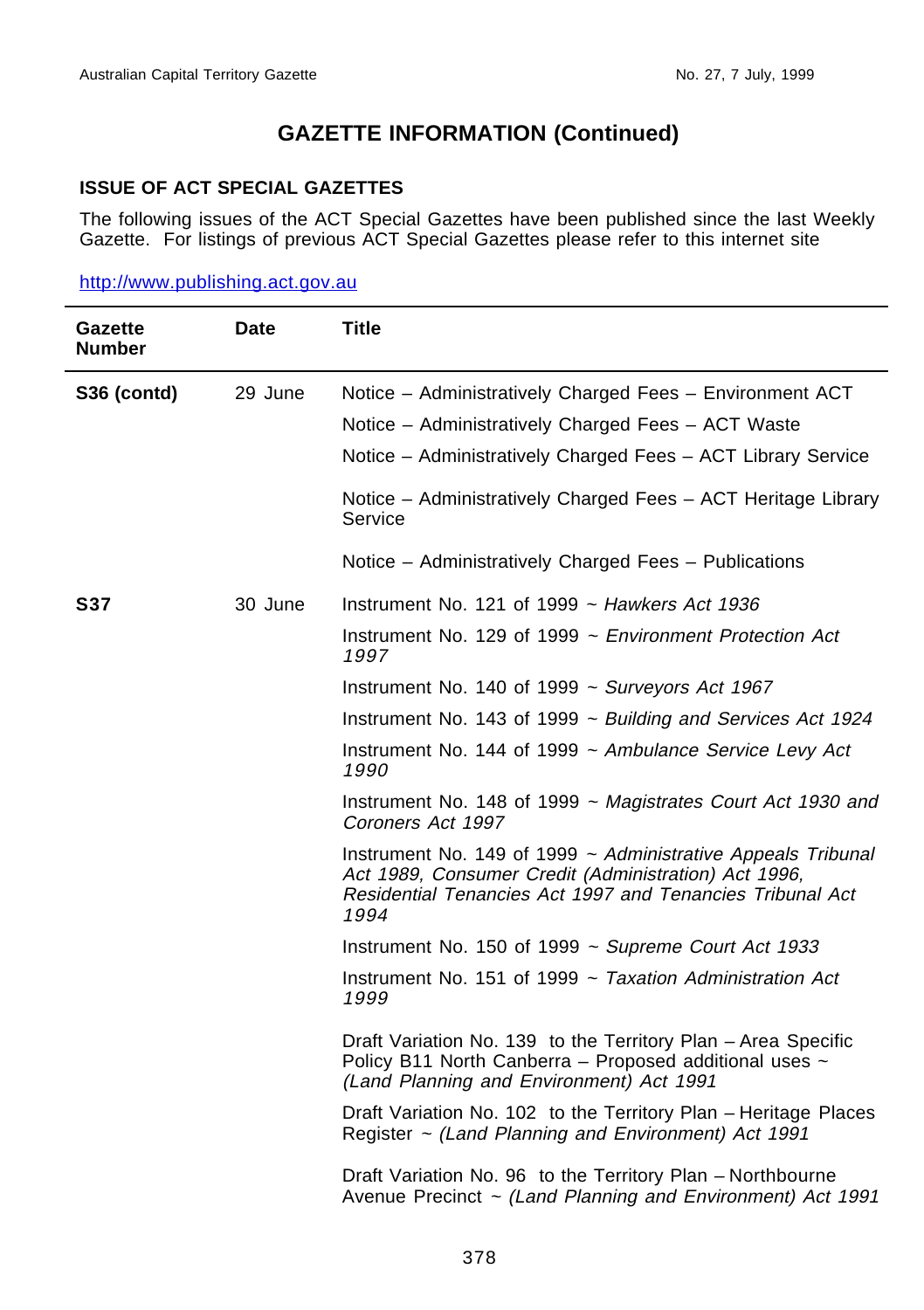## **GAZETTE INFORMATION (Continued)**

## **ISSUE OF ACT SPECIAL GAZETTES**

The following issues of the ACT Special Gazettes have been published since the last Weekly Gazette. For listings of previous ACT Special Gazettes please refer to this internet site

| Gazette<br><b>Number</b> | Date    | Title                                                                                          |
|--------------------------|---------|------------------------------------------------------------------------------------------------|
| <b>S38</b>               | 30 June | Instrument No. 152 of 1999 $\sim$ Gaming Machine Act 1987                                      |
|                          |         | Instrument No. 153 of 1999 $\sim$ Lotteries Act 1964                                           |
|                          |         | Instrument No. 154 of 1999 $\sim$ Gaming Machine Act 1987                                      |
|                          |         | Instrument No. 155 of 1999 $\sim$ Rates and Land Tax Act 1926                                  |
|                          |         | Instrument No. 156 of 1999 $\sim$ Adoption Act 1993 (Adoption<br>Regulations)                  |
|                          |         | Instrument No. 157 of 1999 $\sim$ Land Titles Act 1925                                         |
|                          |         | Instrument No. 158 of 1999 $\sim$ Registration of Deeds Act 1957                               |
|                          |         | Instrument No. 159 of 1999 $\sim$ Business Names Act 1963                                      |
|                          |         | Instrument No. 160 of 1999 $\sim$ Instruments Act 1933                                         |
|                          |         | Instrument No. 161 of 1999 $\sim$ Births, Deaths and Marriages<br><b>Registration Act 1997</b> |
|                          |         | Instrument No. 162 of 1999 $\sim$ Associations Incorporation Act<br>1991                       |
|                          |         |                                                                                                |
| <b>S39</b>               | 1 July  | Regulation No. 9 of 1999 $\sim$ Fair Trading Act 1992                                          |

http://www.publishing.act.gov.au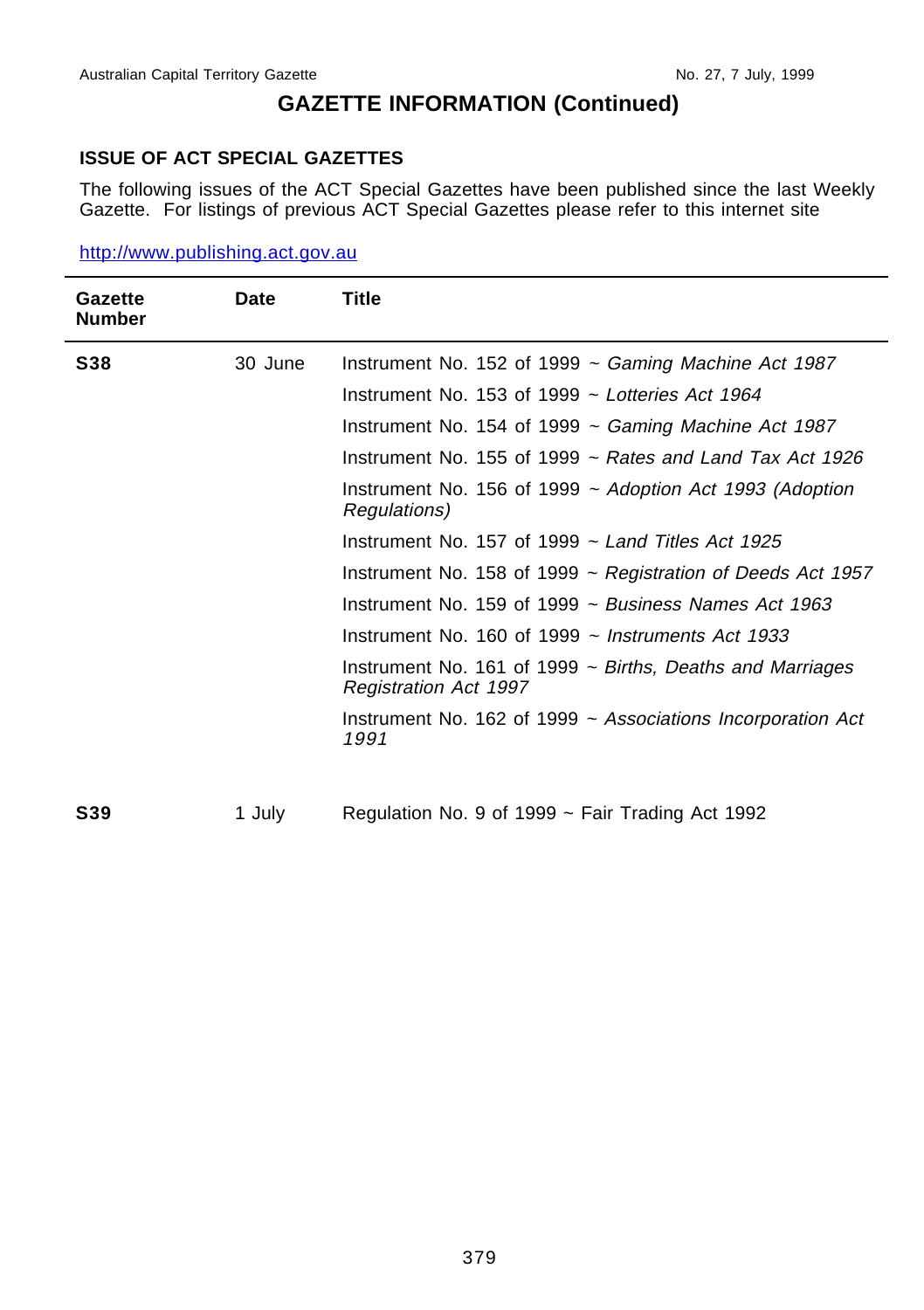# **GOVERNMENT NOTICES**

## **NOTIFICATION OF THE MAKING OF AN INSTRUMENT**

NOTICE is hereby given that the undermentioned Instrument of the Australian Capital Territory has been made. Copies of the Instrument may be purchased from Publishing Services, Legislation and Sales Counter, ACT Government Shopfront, Corner of City Walk and East Row Canberra City ACT 2601.

| Act under which<br>Instrument made       | <b>Description of Instrument</b>                                                                       | Number and year of<br><b>Instrument</b> |
|------------------------------------------|--------------------------------------------------------------------------------------------------------|-----------------------------------------|
| Motor Traffic Act 1936                   | Revocation and Determination<br>of maximum taxi fares.                                                 | No. 164 of 1999                         |
| <b>Remuneration Tribunal Act</b><br>1995 | Inquiry into and Determination<br>of Allowances.                                                       | No. 165 of 1999                         |
| Public Trustee Act 1985                  | Appointment of Edith Mary<br>Friedman as a member of the<br><b>Public Trustee Investment</b><br>Board. | No. 166 of 1999                         |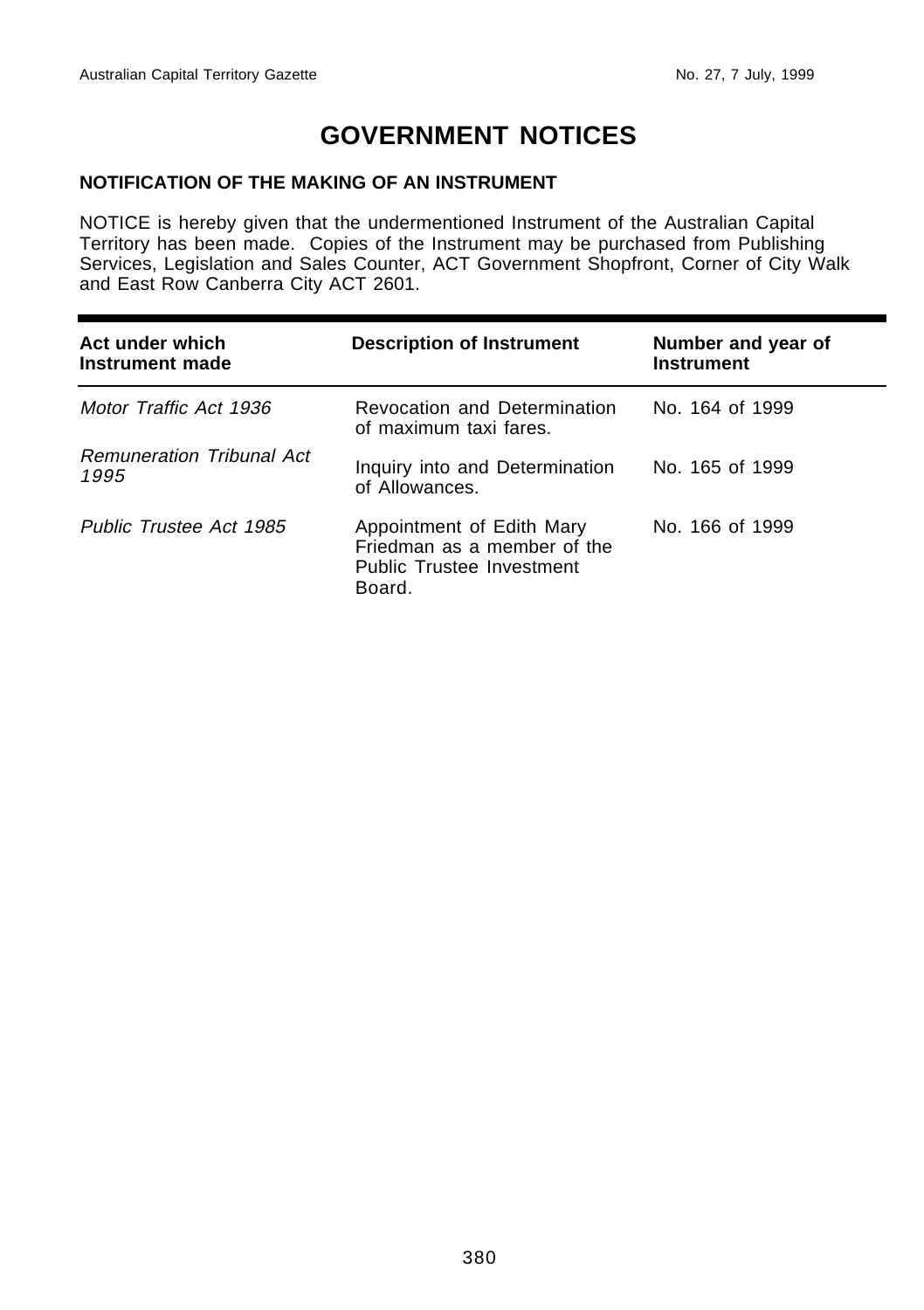## **GOVERNMENT NOTICES (Continued)**

### **DENTAL BOARD OF THE AUSTRALIAN CAPITAL TERRITORY**

PO BOX 1309 **PHONE (02) 6205 1599** TUGGERANONG ACT 2901 FAX (02) 6205 1602

## **NOTICE**

## **ELECTION OF DEPUTY CHAIRPERSON**

In accordance with the provisions of paragraph  $6(2)(b)$  of the Health Professions Boards (Procedures) Act 1981, it is hereby notified that Dr Carmelo Bonanno was elected as Deputy Chairperson of the Dental Board of the ACT at a meeting of the Board on 16 June 1999. The term of office is from 23 July 1999, to and including 22 July 2000.

Dated this twenty-first day of June nineteen hundred and ninety nine.

**Dr Brian M Mor** Chairperson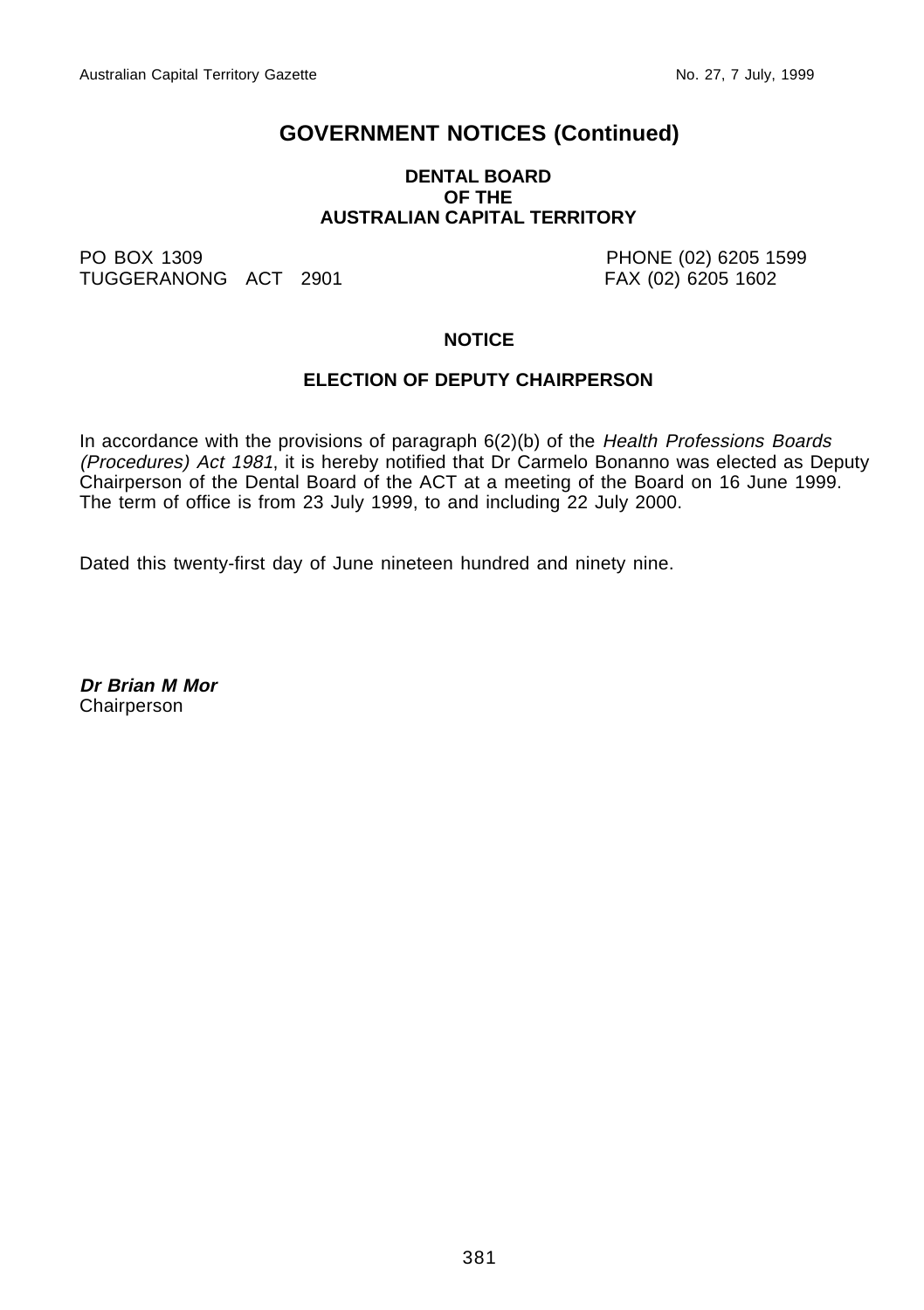# **CONTRACTS ARRANGED**

Department or Agency:<br>Authorisation Officer:<br>Contact Officer: Telephone:

Canberra Institute of Technology<br>Michelle Thomson Michelle Thomson<br>207 3344

| Purchase            |                                                                       |                |                    | Contractor                                |                        |
|---------------------|-----------------------------------------------------------------------|----------------|--------------------|-------------------------------------------|------------------------|
| Reference<br>Number | Description of Supplies                                               | Value<br>(\$A) | Period<br>Contract | (Including postcode at<br>end of address) | <b>P&amp;S</b><br>Code |
| 990912              | Pest Bird control 1-Jan-99 to<br>31-Dec-99                            | 15,000.00      | 5CQ99001           | <b>AAA Bird Control</b>                   | 27                     |
| 990220              | Repairs to gas lift chairs<br>1-Jan-99 to 31-Dec-99                   | 7,000.00       |                    | <b>ABC Fabrications</b>                   |                        |
| 990125              | Maint of DDC Controls MNW<br>of DDC Controls 1-Jan-99 to<br>31-Dec-99 | 240,000.00     | C96607             | <b>AC Control</b>                         | 22                     |
| 990210              | Maint of boilers & burners<br>1 Jan-31 Dec 99                         | 20,000.00      |                    | <b>ACT Boiler &amp; Burner Service</b>    | 22                     |
| 990126              | Supply of cleaning<br>consumables 1-Jan-99 to<br>31-Dec-99            | 37,000.00      | <b>BG85</b>        | <b>ACT Hygiene Products</b>               | 10                     |
| 990127              | Repair/maint air compressors<br>1-Jan-99 to 31-Dec-99                 | 15,000.00      |                    | Air Plant Sales                           | 22                     |
| 990123              | Supp & maint of Signage<br>1-Jan-99 to 31-Dec-99                      | 20,000.00      |                    | All in One Signs                          | 22                     |
| 990122              | Provision of Security services<br>1-Jan-99 to 31-Dec-99               | 20,000.00      | C998201            | <b>Asset Services</b>                     | 22                     |
| 990219              | Repairs to gas lift chairs<br>1-Jan-99 to 31-Dec-99                   | 2,000.00       |                    | Aurora Furniture                          |                        |
| 990551              | Caretaker services 1-Jan-99<br>to 31-Dec-99                           | 39,500.00      |                    | 5Cq98006 Aust Property Services           | 22                     |
| 990675              | Engineering advice                                                    | 9,300.00       |                    | <b>Bligh Voller Nield</b>                 | 27                     |
| 990196              | Rental of industrial gas<br>bottles 1-Jan-99 to 31-Dec-<br>99         | 3,500.00       |                    | <b>BOC Gases</b>                          | 22                     |
| 990198              | Supply of A/C filters & assoc<br>consumables 1-Jan-99 to<br>31-Dec-99 | 15,000.00      |                    | <b>BTR Environmental</b>                  | 22                     |
| 990401              | Cabcharge service 1-Jan-99<br>to $31$ -Dec-99                         | 7,000.00       |                    | Cabcharge Australia                       |                        |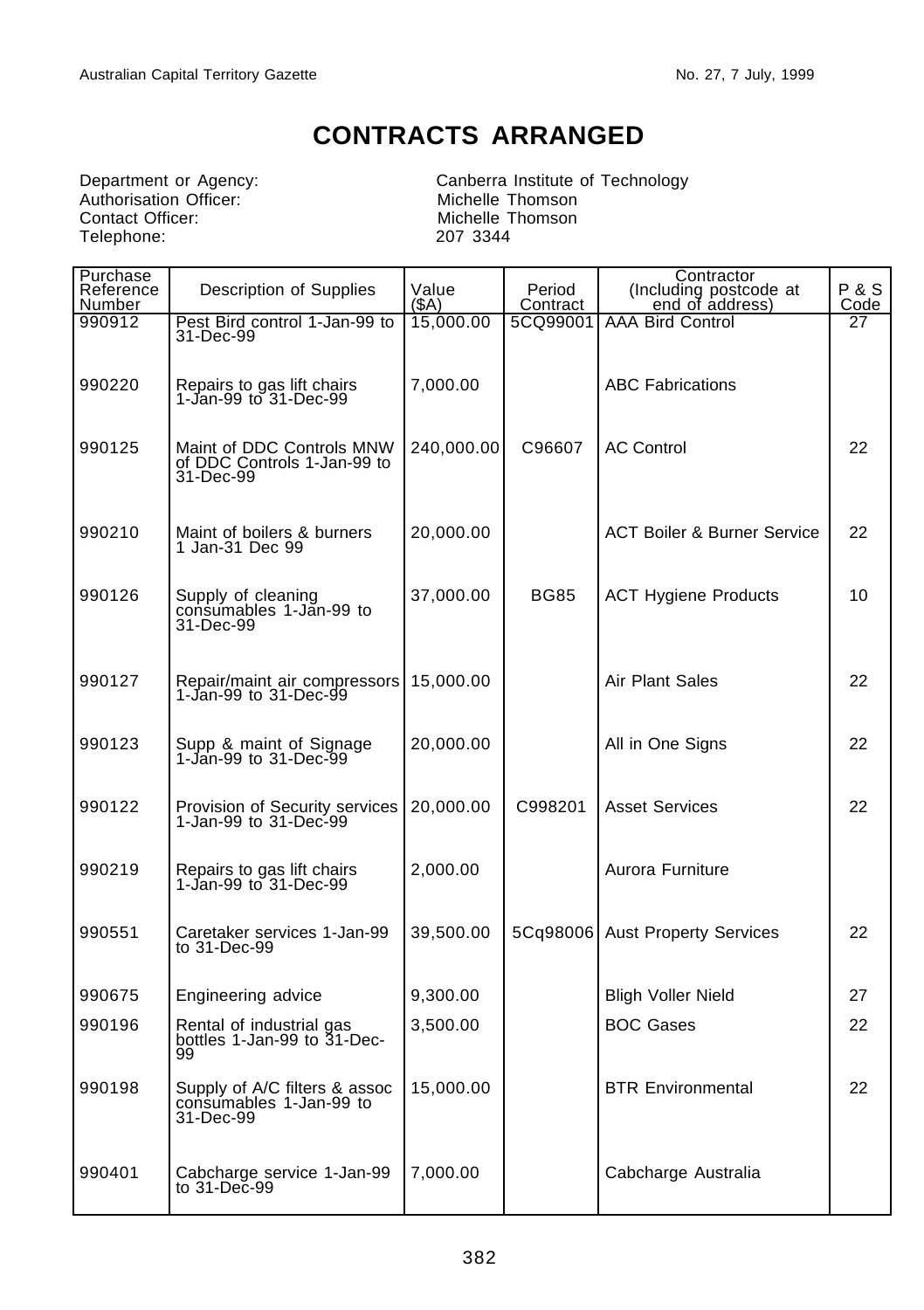| Purchase<br>Reference<br>Number | <b>Description of Supplies</b>                                 | Value<br>(SA) | Period<br>Contract | Contractor<br>(Including postcode at<br>end of address) | <b>P&amp;S</b><br>Code |
|---------------------------------|----------------------------------------------------------------|---------------|--------------------|---------------------------------------------------------|------------------------|
| 991060                          | Supp & inst auto fire alarm<br>system                          | 8,360.00      |                    | <b>Canberra Fire Services</b>                           | 18                     |
| 990244                          | Supp 10 x Daikin split system<br>A/C unis                      | 13,302.00     |                    | Capital Air                                             | 19                     |
| 991913                          | Pest treatment of all campuses<br>1-Jan-99 to 31-Dec-99        | 7,450.00      | 5CQ99002           | Capital Pest Control                                    | 27                     |
| 990128                          | Sanitary napkin disposal service<br>1-Jan-99 to 31-Dec-99      | 6.400.00      |                    | Carefree Hygiene Services                               | 27                     |
| 990208                          | Provision of security alarm maint                              | 5,000.00      |                    | Chubb Security                                          | 22                     |
| 990648                          | Provide caretaker services<br>1-Jan-99 to 31-Dec-99            | 38,000.00     | 5CQ99010           | Chubb Security                                          | 22                     |
| 990216                          | Cleaning of grease traps 1-Jan-<br>99 to 31-Dec-99             | 4.000.00      |                    | Cleanaway                                               | 22                     |
| 990902                          | Supp height adjust workstations                                | 2.980.00      |                    | <b>Commercial Office Solutions</b>                      | 9                      |
| 990197                          | Urinal cleaning, sanitising &<br>deep drain cleaning           | 8.500.00      | 5CQ95007           | Complete Hygiene Services                               | 27                     |
| 990716                          | Supply Typist chair                                            | 3,110.00      |                    | Corporate Express                                       | 9                      |
| 990638                          | <b>Supply Workstations</b>                                     | 8,850.00      |                    | <b>Corporate Express</b>                                | 9                      |
| 990624                          | Supply typist chairs                                           | 17,400.00     |                    | <b>Corporate Express</b>                                | 9                      |
| 990129                          | Supply of stationery, 1-Jan-99 to<br>31-Dec-99                 | 5,500.00      | <b>BG103</b>       | Corporate Express                                       | 10                     |
| 990617                          | Resurface ramp                                                 | 3,200.00      |                    | Cti Canberra                                            | 22                     |
| 990820                          | Supp & lay Tarkett Granite vinyl                               | 11,660.00     |                    | Cusacks                                                 | 8                      |
| 990924                          | Software & Tech support,<br>Implementation services            | 33,000.00     |                    | Datastream                                              | 27                     |
| 990130                          | Plumbing maint, Irrigation maint, 23,000.00<br>1 Jan-31 Dec 99 |               | C96563             | David Lonergan Plumbing                                 | 21                     |
| 990131                          | Furniture removal                                              | 6,000.00      | C97050             | Dun-Rite                                                | 24                     |
| 990135                          | Inspect, Test, maintain fire<br>protection services            | 5,000.00      | C96556             | <b>FFE Building Services</b>                            | 27                     |
| 990345                          | <b>VHS Cassettes</b>                                           | 2,680.00      |                    | Film & tape Sales                                       |                        |
| 990137                          | Furniture removal 1-Jan-99 to<br>31-Dec-99                     | 50,000.00     | C97045             | <b>Five Star</b>                                        | 24                     |
| 990136                          | Electrical maint, MNW 1-Jan-99<br>to 31-Dec-99                 | 75,000.00     | C96558             | Five Star                                               | 22                     |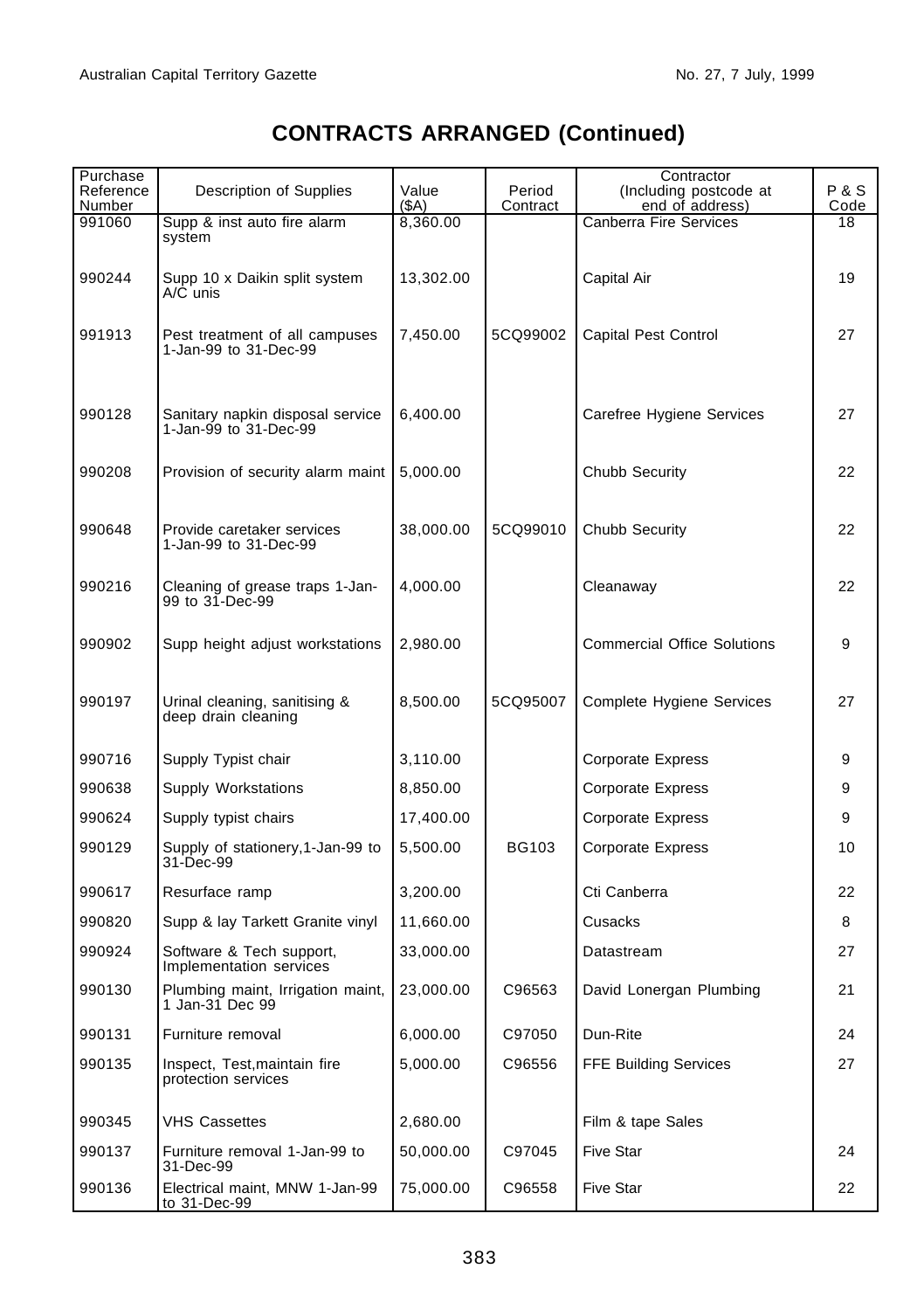| Purchase<br>Reference | Description of Supplies                                         | Value      | Period   | Contractor                                | <b>P&amp;S</b> |
|-----------------------|-----------------------------------------------------------------|------------|----------|-------------------------------------------|----------------|
| Number                |                                                                 | (SA)       | Contract | (Including postcode at<br>end of address) | Code           |
| 990207                | Provision of caretaker services                                 | 45,000.00  | 5CQ98001 | <b>General Care &amp; Services</b>        | 22             |
| 990139                | General building & mechanical<br>maint-1-Jan-99 to 31-Dec-99    | 100,000.00 | C97004   | Geneveve                                  | 22             |
| 990708                | Supp & inst glass partitions                                    | 11,615.00  |          | <b>Gridline Constuctions</b>              | 22             |
| 990124                | <b>Horticultural Maint</b>                                      | 34,000.00  | 5CQ97014 | Ikandoo                                   | 27             |
| 990141                | Fire protection services                                        | 40,000.00  | C96554   | Integrated Essential                      | 27             |
| 990140                | Fire & smoke door sets                                          | 10,000.00  | C96552   | Integrated Essential                      | 27             |
| 990142                | Elec maint 1-Jan-99 to 31-Dec-99                                | 5,000.00   | C96560   | J & W Electrical                          | 22             |
| 990211                | Supply of light fittings 1-Jan-99 to<br>31-Dec-99               | 30,000.00  |          | Lawrence & Hanson                         | 17             |
| 990202                | Supply of parts & materials<br>1-Jan-99 to 31-Dec-99            | 15,000.00  |          | M & G Industrial                          | 22             |
| 990647                | Refurb of butchery, new shop front                              | 46,557.00  |          | Manteena                                  | 22             |
| 991025                | Erect pergola & terrace                                         | 25,800.00  |          | Manteena                                  | 22             |
| 990904                | Paving work                                                     | 3,000.00   |          | Manteena                                  | 22             |
| 991101                | Supp & inst Flat roof machinery<br>shed                         | 7,240.00   |          | <b>Masterbuilt Garages</b>                | 22             |
| 990145                | Water treatment of hot water<br>heating systems 1 Jan-31 Dec 99 | 4,000.00   |          | <b>Maxwell Chemicals</b>                  | 22             |
| 990441                | Maint & repairs to video equip<br>1-Jan-99 to 31-Dec-99         | 8,000.00   |          | <b>Mayday Electronics</b>                 | 22             |
| 990144                | Provision of Security services<br>1 Jan-31 Dec 99               | 50.000.00  | C98201   | <b>MIL Services</b>                       | 22             |
| 990222                | plumbing maint, MNW 1-Jan-99 to<br>31-Dec-99                    | 60,000.00  |          | <b>Millswest Plumbing</b>                 | 21             |
| 990205                | Supply & install CIT Signage<br>1-Jan-99 to 31-Dec-99           | 10.000.00  |          | <b>Mlakar Signs</b>                       | 22             |
| 990986                | Negotiations & recommendations<br>Re: sale of property          | 3,000.00   |          | <b>Morris Consultants</b>                 | 27             |
| 990962                | Supp Emergency control notice<br>board                          | 6,695.00   |          | Neoplex                                   |                |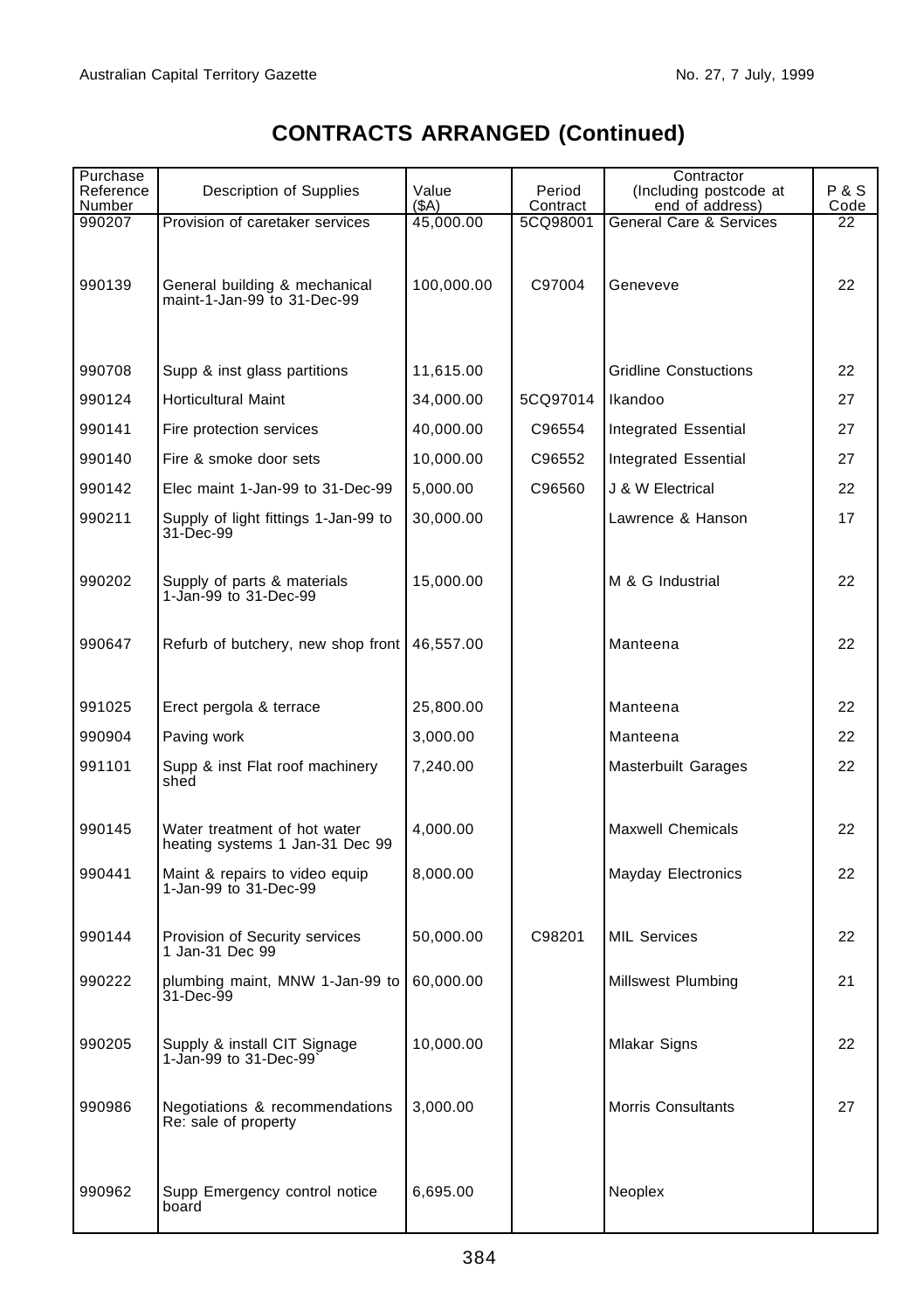| Purchase                   |                                                                                     |               |                    | Contractor                                |                        |
|----------------------------|-------------------------------------------------------------------------------------|---------------|--------------------|-------------------------------------------|------------------------|
| Reference<br><b>Number</b> | Description of Supplies                                                             | Value<br>(SA) | Period<br>Contract | (Including postcode at<br>end of address) | <b>P&amp;S</b><br>Code |
| 990147                     | Repairs & maint service                                                             | 2,000.00      |                    | Norfolk Maint                             | 22                     |
| 990148                     | Replacement of glass/mirrors<br>1-Jan-99 to 31-Dec-99                               | 15,000.00     |                    | O'Brien Glass                             | $12 \overline{ }$      |
| 990162                     | Removal of Trade waste 1-Jan-99<br>to 31-Dec-99                                     | 20,000.00     |                    | Pacific Waste Mangement                   | 31                     |
| 990158                     | Provision of general & mech maint<br>1Jan-31 Dec 99                                 | 60.000.00     |                    | Palic's Maintenance                       | 22                     |
| 990229                     | Architectural services                                                              | 6,400.00      |                    | Paul Barnett Design Group                 | 27                     |
| 990633                     | Design & Documention fee                                                            | 4,580.00      |                    | Paul Barnett Design Group                 | 27                     |
| 990942                     | Upgrade Library counter                                                             | 2,190.00      |                    | Paul Barnett Design Group                 | 22                     |
| 990835                     | <b>Commercial PFSii Unit</b>                                                        | 5,440.00      |                    | Pest Free Australia                       |                        |
| 990159                     | Repairs, maint service, MNW,<br>Landscaping                                         | 62,000.00     |                    | Phil's House & garden Maint               | 22                     |
| 990625                     | Replace roof flashing to gym                                                        | 3,480.00      |                    | <b>Programmed Maint Service</b>           | 22                     |
| 990228                     | Repaint exterior J Block Southside                                                  | 15,099.00     |                    | <b>Programmed Maint Services</b>          | 22                     |
|                            |                                                                                     |               |                    |                                           |                        |
| 990160                     | Inspect, test, maint automatic elec<br>doors /gates 1 Jan-31 Dec 99                 | 15,000.00     |                    | <b>Progressive Controls</b>               | 22                     |
| 990374                     | General painting services 1-Jan-99<br>to 31-Dec-99                                  | 35,000.00     |                    | <b>Regional Painters</b>                  | 22                     |
| 991075                     | Supply of electrical light fittings &<br>assoc elec items 1-Jan-99 to 31-<br>Dec-99 | 15,000.00     | <b>BG502</b>       | Rexel                                     | 17                     |
| 990824                     | Concrete work                                                                       | 2,710.00      |                    | <b>Rock Solid Concrete</b>                | 22                     |
| 990618                     | Supp & inst variable speed control<br>system                                        | 20,490.00     | 5CQ98007           | <b>Schindler Lifts</b>                    | 22                     |
|                            |                                                                                     |               |                    |                                           |                        |
| 990161                     | Maint of lifts                                                                      | 25.000.00     | C92051             | <b>Schindler Lifts</b>                    | 22                     |
| 990457                     | Supp flatfold tables/Trapaziodal<br>Tables                                          | 8,455.50      |                    | Sebel Furniture                           | 9                      |
| 990218                     | Collection of co-mingled waste-<br>rental of bins 1-Jan-99 to 31-Dec-99             | 3,000.00      |                    | SITA BFI                                  | 31                     |
| 991095                     | Supply 43lm Invincible Tempest<br>carpet                                            | 6,665.00      |                    | <b>Supreme Floor Coverings</b>            | 8                      |